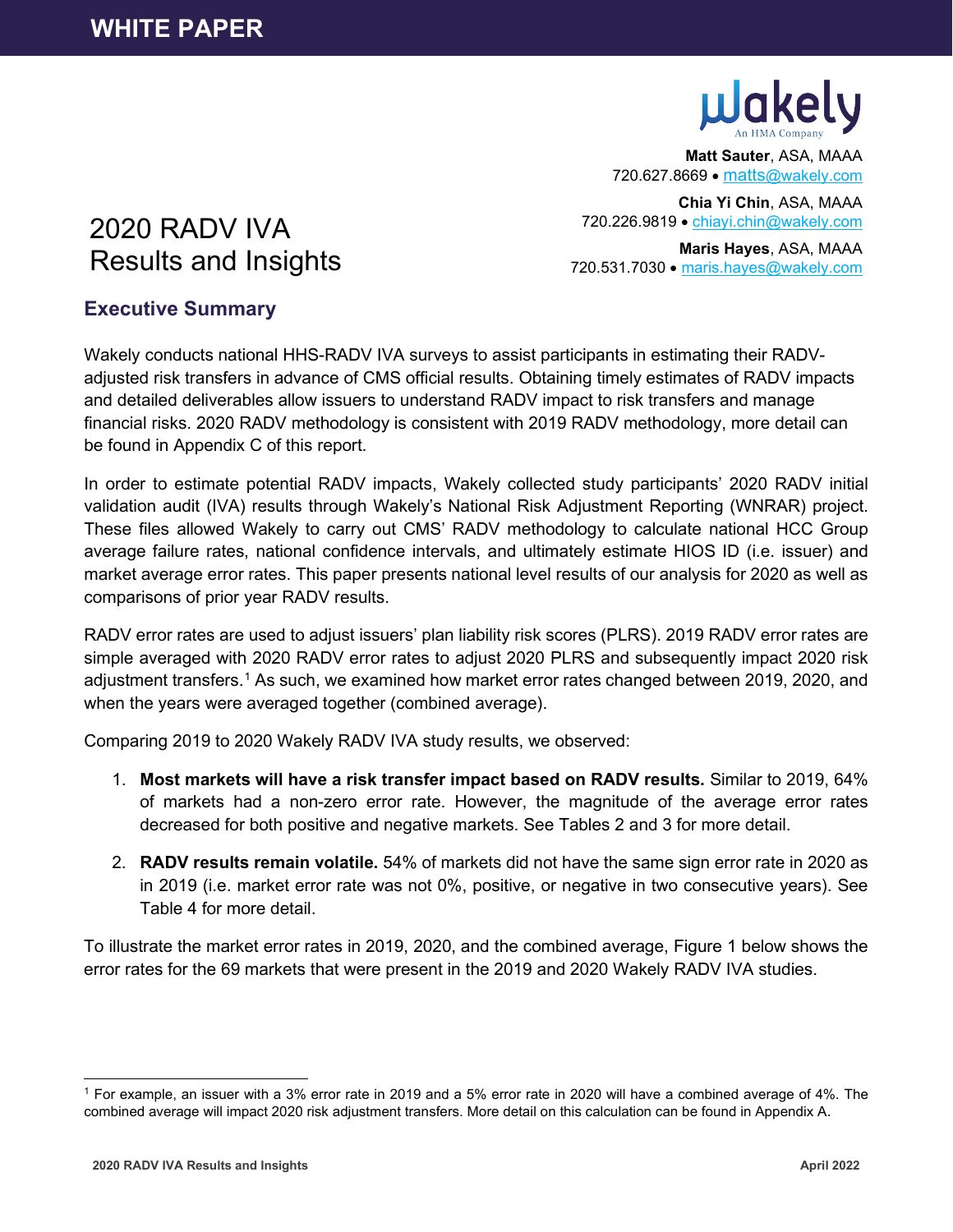

## **Figure 1: Market Error Rates from Wakely's 2019 and 2020 Study, and Combined Average**

Key factors to consider when comparing the error rates across studies in Figure 1 include:

- 1. **2020 High Level Results**: The magnitude of the average error rate decreased for both positive and negative error rates. As shown by the tails of the above chart, we observed that the 2020 results had fewer markets in the tail ends of results for both positive and negative error rates. The average positive market error rate decreased from 3.2% in 2019 to 2.7% in 2020. Similarly, the average negative market error rate increased from -0.9% to -0.3%.
- 2. **Combined Average Results[2](#page-1-0)** : The combined average has more non-zero error rate markets than 2019 or 2020 separately. This is because a market that may have a 0% error rate in one year may have a non-zero error rate in the other year, causing the combined average to be non-zero. We also observe more markets falling between -1% to 0% and 0% to 1% as the combined average results decrease the number of markets on the tail ends.
- 3. **Year-over-Year Results Volatile**: We observed issuer and market results experience volatility year-to-year. This is illustrated in the above two observations, and has also been a point in prior RADV comparisons dating back to 2017 RADV. In 2019 RADV, preliminary findings suggested that some issuer's high error rates may have been due to difficulty obtaining records from providers during the COVID-19 pandemic. In the 2020 RADV audit, we did not note data collection to be a persistent issue. 2020 RADV audit improvement may be due to issuers' additional experience in RADV or the data collection improving later in the year, with less disruption due to the COVID-19 pandemic.

Further comparisons of the data can be found in the "Results and Observations" section below.

<span id="page-1-0"></span> $2$  The combined average results are a simple average of 2019 and 2020 results.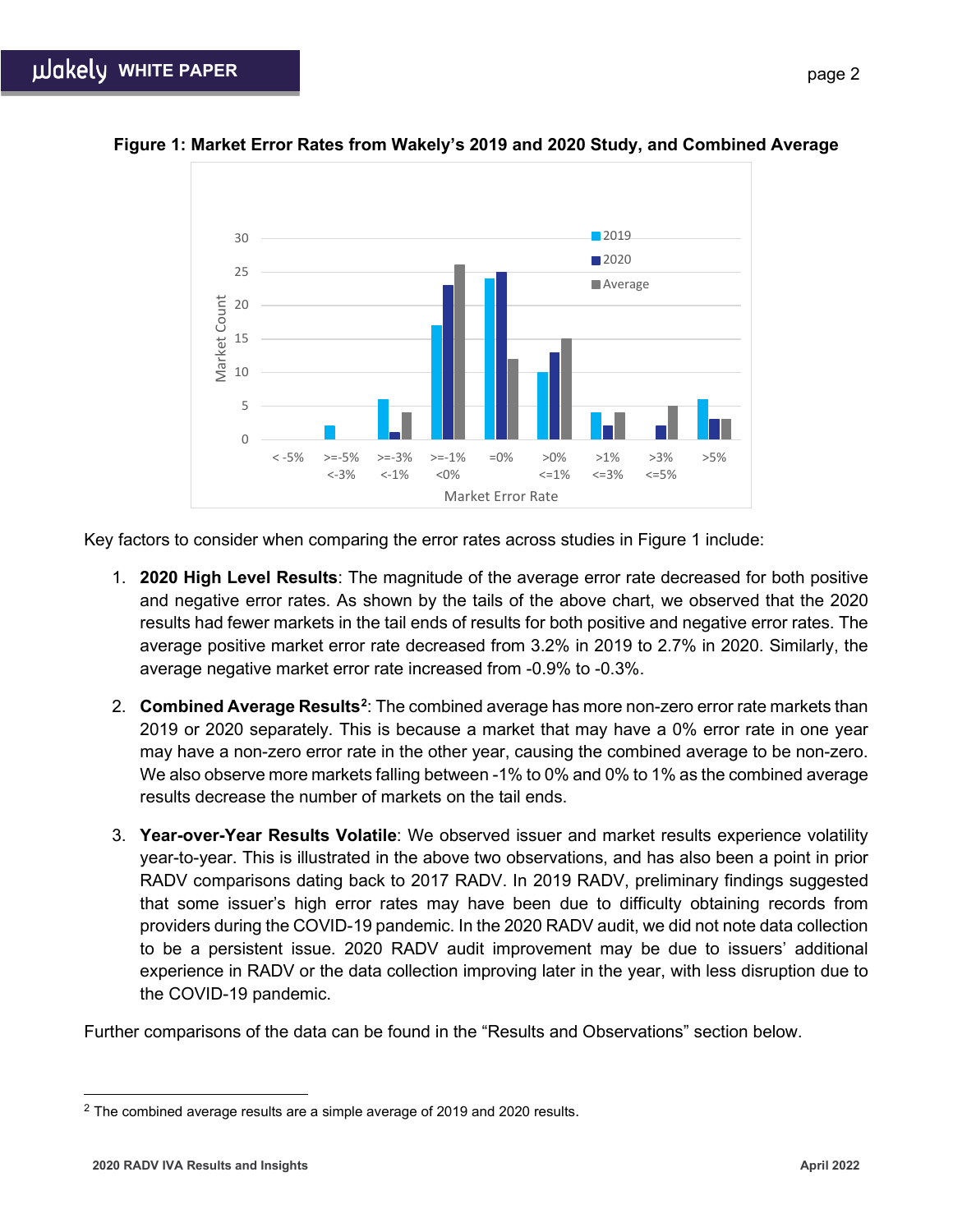## **Background**

CMS released final details for the 2020 RADV program, including the calculation details to determine the issuer error rate, in the 2021 Notice of Benefit and Payment Parameters (NBPP). $3$  Details of these changes are summarized in Appendix C. Please note, 2019 RADV results will be averaged with 2020 RADV results to ultimately impact 2020 benefit year transfers. An illustration of this calculation is presented in Appendix A.

For the 2020 RADV program, issuers were required to submit their initial validation audit (IVA) Package One Reporting to CMS on January 13<sup>th</sup>, 2022. After completing subsequent steps including the secondary validation audit (SVA), CMS is expected to release the 2019 and 2020 RADV results in summer of 2022. In this white paper, Wakely estimated preliminary 2020 RADV market average error rates using participants' IVA results and compared the preliminary 2020 results to our 2019 RADV study. For the complete timeline of issuer submission dates, results release and other key dates, please see Appendix D.

Wakely performed a similar study on WNRAR participants' 2019 RADV IVA files and published a white paper in February 2022.[4](#page-2-1) Appendix B provides a comparison of Wakely's 2019 RADV Study results compared to actual 2019 CMS results.

#### **Methodology**

Wakely sent participating issuers proprietary project codes to summarize preliminary 2019 and 2020 RADV files, namely 2019/2020 RADVEE, RADVDE, RADVPSF, RATEE and IVA Findings Report. Wakely's project codes compiled and summarized issuers' IVA results by member cohorts. No PHI or member level details were provided to Wakely. We reviewed summary files for reasonability, and in many cases, we worked with issuers to address potential issues but did not audit the data and cannot guarantee that it was error-free.

Using participants' IVA results, Wakely compiled the reported EDGE server recorded Hierarchical Condition Categories (HCCs) and IVA substantiated HCCs for sampled RADV members at the issuer level to determine HCC failure rates nationally. Wakely, then, ranked each HCC's failure rates across all participants to estimate HCC Groups – namely, Low, Medium and High HCC Groups. The mean failure rate and confidence interval for each HCC Group were calculated separately to establish the estimated national benchmarks.

Using these national benchmarks, we estimated issuers' error rates based on our understanding of available guidance related to CMS' methodology. However, since member-level information was not collected, certain calculations and metrics - such as enrollee level adjustments – were calculated at a rolled up cohort level. Our modified approach will cause inaccuracies in the issuer error rate and therefore market error rate. This modified approach does not impact our estimates of failure rates and ability to identify outliers.[5](#page-2-2) Market average error rates were then estimated by weighting each issuer's estimated

<span id="page-2-0"></span><sup>3</sup> [https://www.federalregister.gov/documents/2020/05/14/2020-10045/patient-protection-and-affordable-care-act-hhs-notice-of](https://www.federalregister.gov/documents/2020/05/14/2020-10045/patient-protection-and-affordable-care-act-hhs-notice-of-benefit-and-payment-parameters-for-2021)[benefit-and-payment-parameters-for-2021](https://www.federalregister.gov/documents/2020/05/14/2020-10045/patient-protection-and-affordable-care-act-hhs-notice-of-benefit-and-payment-parameters-for-2021)

<span id="page-2-1"></span><sup>4</sup> [https://www.wakely.com/sites/default/files/files/content/wakely-2019-radv-iva-results-and-insights\\_0.pdf](https://www.wakely.com/sites/default/files/files/content/wakely-2019-radv-iva-results-and-insights_0.pdf)

<span id="page-2-2"></span><sup>5</sup> [https://regtap.cms.gov/uploads/library/2020\\_RADV\\_Protocols\\_\\_042921\\_5CR\\_060421.pdf](https://regtap.cms.gov/uploads/library/2020_RADV_Protocols__042921_5CR_060421.pdf)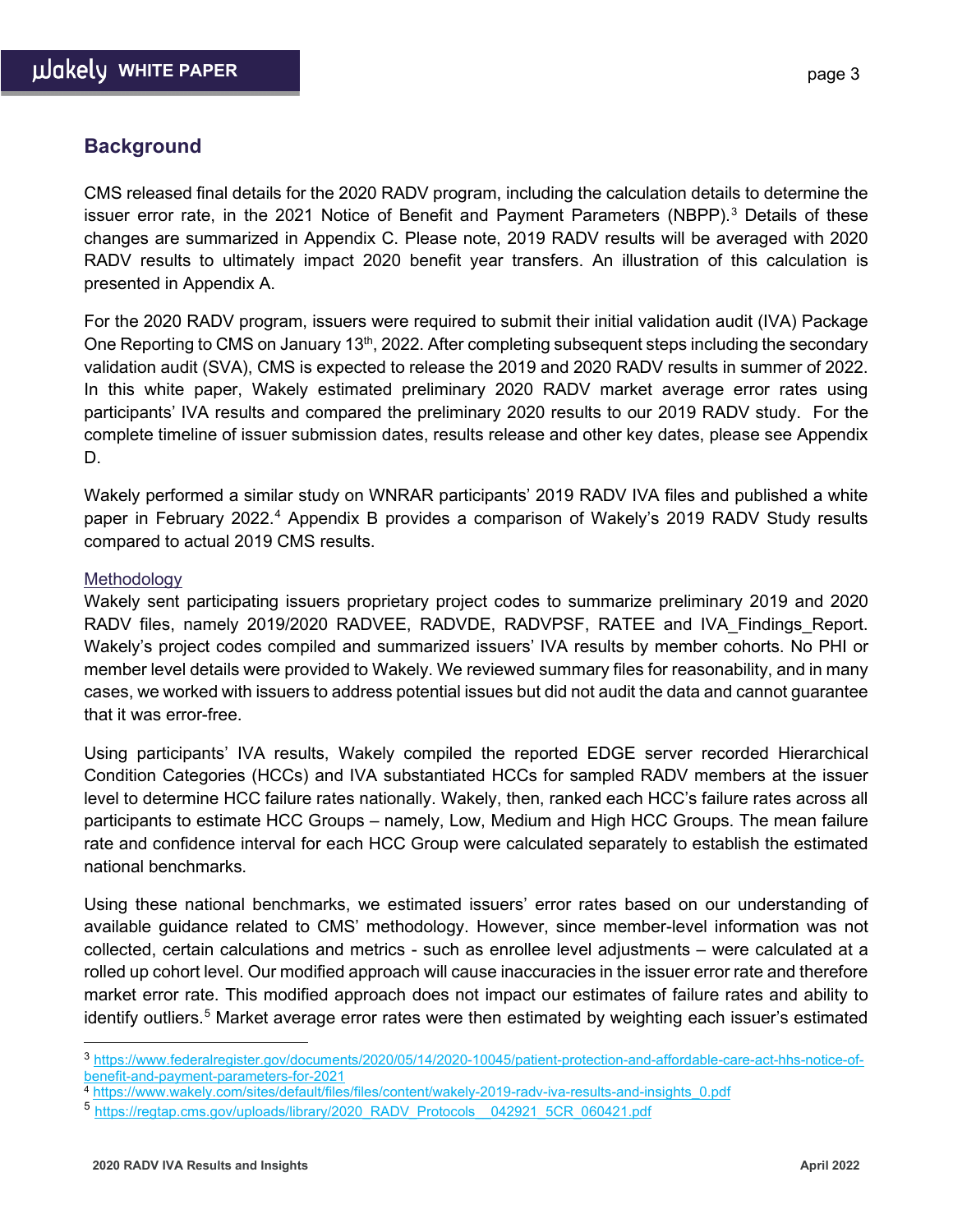2020 RADV error rates with their estimated 2020 total risk based on estimates from our WNRAR project. We did not include all submitted HIOS IDs in our national metric calculation. Issuers who reported being exempt from conducting a 2020 RADV IVA were excluded from the calculation of the national metrics. However, these exempted issuers were included in market error rate calculations by implicitly assigning a 0% error rate and using 2020 estimated total risk in weighting.<sup>[6](#page-3-0)</sup>

We had full participation from issuers who participated in all WNRAR markets. In most markets, we had over 90% participation of all issuers (when including non-WNRAR issuers), and in several markets, we had 100% participation.

Please review the caveats and limitations tab in the Excel file delivered to your organization with this report for additional information and important data notes. Additional caveats specific to this paper are also included in the Disclosures and Limitations section below.

## **Results and Observations**

## **Summary of 2020 Preliminary Wakely RADV Results**

We had full WNRAR participation in 69 markets, which includes 37 small group markets and 32 individual markets (including 1 merged market). We did not include catastrophic market results in this analysis.

Based on our estimates, we expect 44 markets (64% of markets) to have non-zero average error rates. For all issuers within a market with non-zero error rates, we expect their 2020 risk transfers to be adjusted as a result of the 2020 RADV program. Of these 44 markets, we are expecting 20 markets with positive error rates and 24 markets with negative error rates. Tables 2 and 3 below summarize our findings for Wakely's 2020 RADV study compared to Wakely's 2019 RADV study and to the combined averaged results<sup>[7](#page-3-1)</sup>. While 2019 and 2020 RADV results are not used to adjust results independently, it is important to understand the change/volatility in results.

page 4

<span id="page-3-0"></span> $6$  Estimated total risk is calculated from issuers' final 2020 benefit year RATEE files as collected through the WNRAR project.

<span id="page-3-1"></span> $7$  Combined Average Wakely RADV column represents the 2019 and 2020 simple averaged results. Results are averaged at the HIOS ID level and market error rate is calculated using estimated 2020 total risk.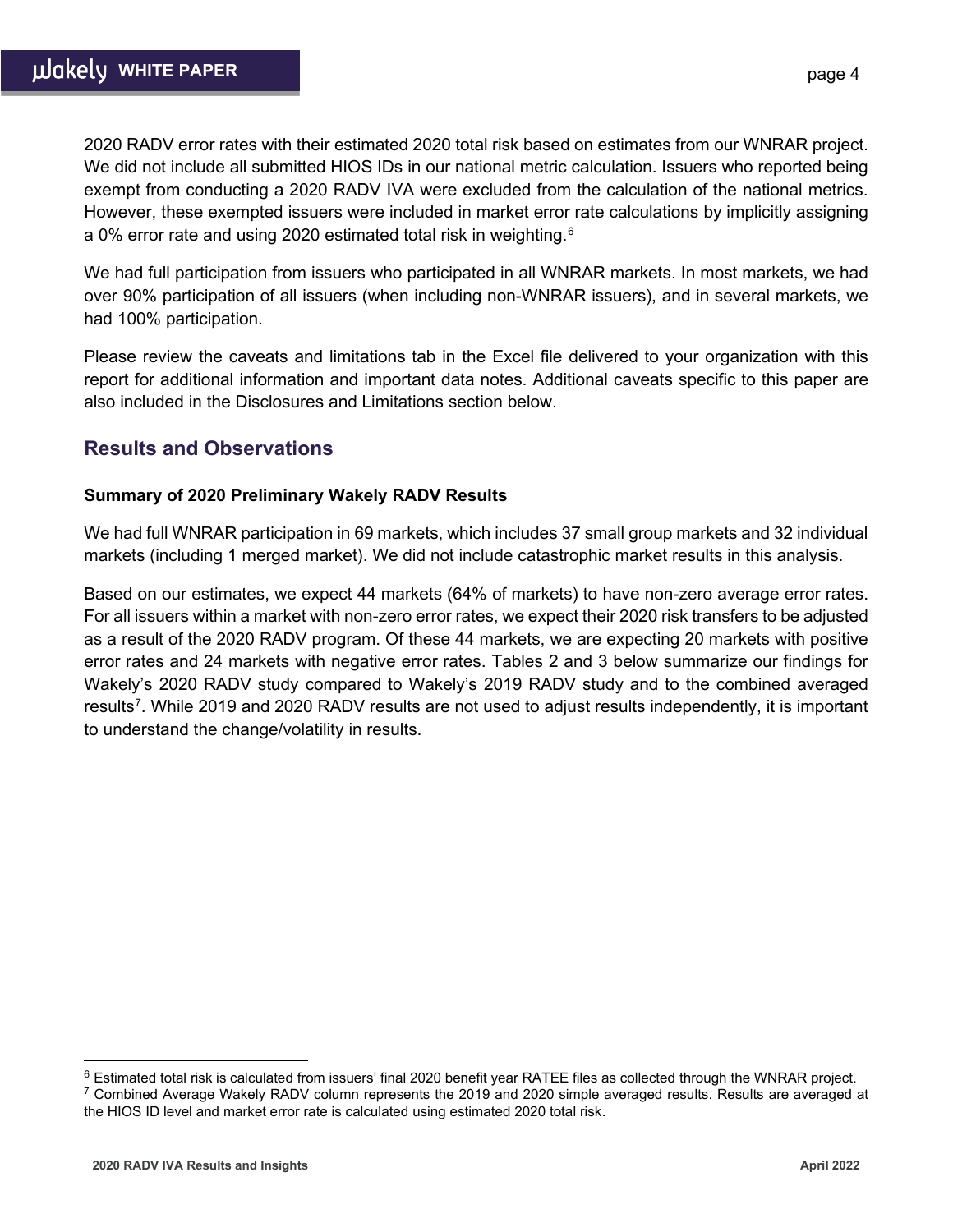| <b>Data Element</b>       | 2019<br><b>Wakely</b><br><b>RADV</b> | 2020<br><b>Wakely</b><br><b>RADV</b> | <b>Combined</b><br>Average<br><b>Wakely RADV</b> |
|---------------------------|--------------------------------------|--------------------------------------|--------------------------------------------------|
| <b>HIOS ID Count</b>      | 434                                  | 459                                  | 459 8                                            |
| % Non-Exempt              | 85%                                  | 85%                                  | N/A                                              |
| % Exempt                  | 15%                                  | 15%                                  | N/A                                              |
| <b>Non-Exempt Issuers</b> | 369                                  | 388                                  | 388                                              |
| % Non-zero Error Rate     | 20%                                  | 19%                                  | 32%                                              |
| % Positive Error Rate     | 8%                                   | 11%                                  | 16%                                              |
| % Negative Error Rate     | 12%                                  | 8%                                   | 16%                                              |

| Table 2: RADV Summary Statistics - Issuer |  |  |  |
|-------------------------------------------|--|--|--|
|-------------------------------------------|--|--|--|

Table 2 shows that the number of non-zero error rate issuers are comparatively higher in the combined average results than 2019 or 2020. This is because while an issuer may have experienced a zero error rate in one year, it may subsequently have had a positive or negative error rate in the other year, resulting in a non-zero average. For example, if an issuer has a 0% error rate in 2019 and a 3% error rate in 2020, they will have a 1.5% combined average error rate.

| $\frac{1}{2}$ and $\frac{1}{2}$ . The $\frac{1}{2}$ valuation $\frac{1}{2}$ |                                      | wa nc                                |                                                         |
|-----------------------------------------------------------------------------|--------------------------------------|--------------------------------------|---------------------------------------------------------|
| <b>Data Element</b>                                                         | 2019<br><b>Wakely</b><br><b>RADV</b> | 2020<br><b>Wakely</b><br><b>RADV</b> | <b>Combined</b><br><b>Average</b><br><b>Wakely RADV</b> |
| <b>Market Count</b>                                                         | 69                                   | 69                                   | 69                                                      |
| % Non-zero Error Rate                                                       | 65%                                  | 64%                                  | 83%                                                     |
| % Positive Error Rate                                                       | 29%                                  | 29%                                  | 39%                                                     |
| % Negative Error Rate                                                       | 36%                                  | 35%                                  | 43%                                                     |
| <b>Market Error Rate Metrics</b>                                            |                                      |                                      |                                                         |
| Max Market Error Rate Estimate                                              | 14.0%                                | 17.2%                                | 9.7%                                                    |
| Min Market Error Rate Estimate                                              | $-3.5%$                              | $-1.8%$                              | $-2.4%$                                                 |
| Average Market Positive Error Rate                                          | 3.2%                                 | 2.7%                                 | 2.2%                                                    |
| Average Market Negative Error Rate                                          | $-0.9%$                              | $-0.3%$                              | $-0.5%$                                                 |

### **Table 3: RADV Summary Statistics – Market**

Table 3 illustrates the volatility of error rates between 2019 and 2020 RADV for each market. In addition, Table 3 also shows that while 83% of markets resulted in a non-zero error rate, the magnitude of the market error rate is lower than 2019 or 2020 RADV results. As is the case with the issuer error rate, market error rates are also averaged for 2019 and 2020. For example, if a market experienced a positive error rate in 2019, and had a zero or negative error rate in 2020, the combined average would be less than the 2019 error rate.

To further understand the impact of error rates, we have included a simplified sample calculation of how RADV error rates may impact issuers' risk transfers in Appendix A.

<span id="page-4-0"></span><sup>&</sup>lt;sup>8</sup> Only HIOS IDs which were in the 2020 Wakely RADV study were a part of the average calculation. HIOS IDs that exited the market in 2019 were not included.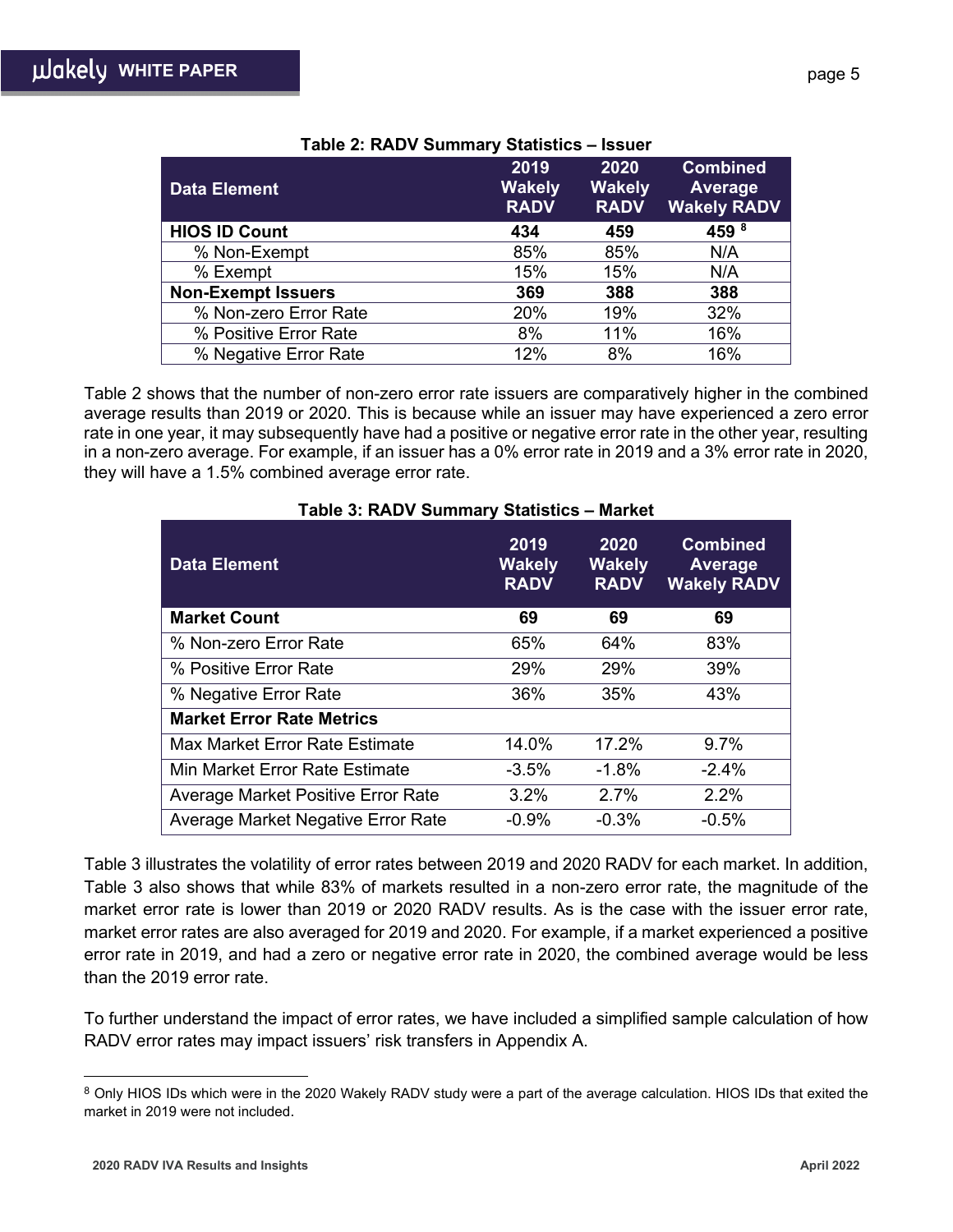### **Error Rate Changes**

The percent of non-zero market error rates decreased slightly from 65% in our 2019 study to 64% in our 2020 study. The average magnitude of the positive and negative error rates decreased. It is important to note 54% of markets did not have the same sign error rate in 2020 as in 2019 (i.e. market error rate was not 0%, positive, or negative in two consecutive years). Figure 1 and Table 4 below provide additional detail on market error rate distribution and continuity between the two years.<sup>[9](#page-5-0)</sup>

| Table 4: RADV Summary Statistics - Market Error Rate Continuity |              |                |  |  |  |  |  |
|-----------------------------------------------------------------|--------------|----------------|--|--|--|--|--|
| <b>Data Element</b>                                             | <b>Count</b> | <b>Percent</b> |  |  |  |  |  |
| Number of Markets in both 2019 and 2020 Wakely Study            | 69           | 100%           |  |  |  |  |  |
| # of Markets with no error rate in both years                   | 12           | 17%            |  |  |  |  |  |
| # of Markets with same sign                                     | 20           | 29%            |  |  |  |  |  |
| # of Markets switching signs                                    | 12           | 17%            |  |  |  |  |  |
| # of Markets with non-0 error rate in 19 and 0% error in 20     | 13           | 19%            |  |  |  |  |  |
| # of Markets with 0% error rate in 19 and non-0% error in 20    | 12           | 17%            |  |  |  |  |  |

The issuer error rates, which ultimately determine the market error rates discussed above, are calculated by comparing each issuer's failure rates by HCC Group against the national distribution. More specifically, if an issuer's HCC Group failure rate is outside of the 90% confidence interval, an adjustment to the issuer's PLRS will be made; they will have an error rate. More discussion on the national confidence intervals and its impact are in the next section.

#### **National Confidence Interval**

In the 2020 RADV study, the HCC Group confidence interval mean and standard deviation decreased for each HCC Group compared to Wakely's 2019 study.



**Figures 3A, 3B, and 3C: HCC Group Failure Rate Distribution**

Figures 3A, 3B, and 3C above show the failure rate distribution of Wakely's 2020 RADV study's HIOS IDs. It is important to note that issuers close to the 90% confidence interval (or tails) are more susceptible to have their error rate change due to differences in our study and final CMS results. In other words, a

<span id="page-5-0"></span><sup>&</sup>lt;sup>9</sup> See Executive Summary for Figure 1.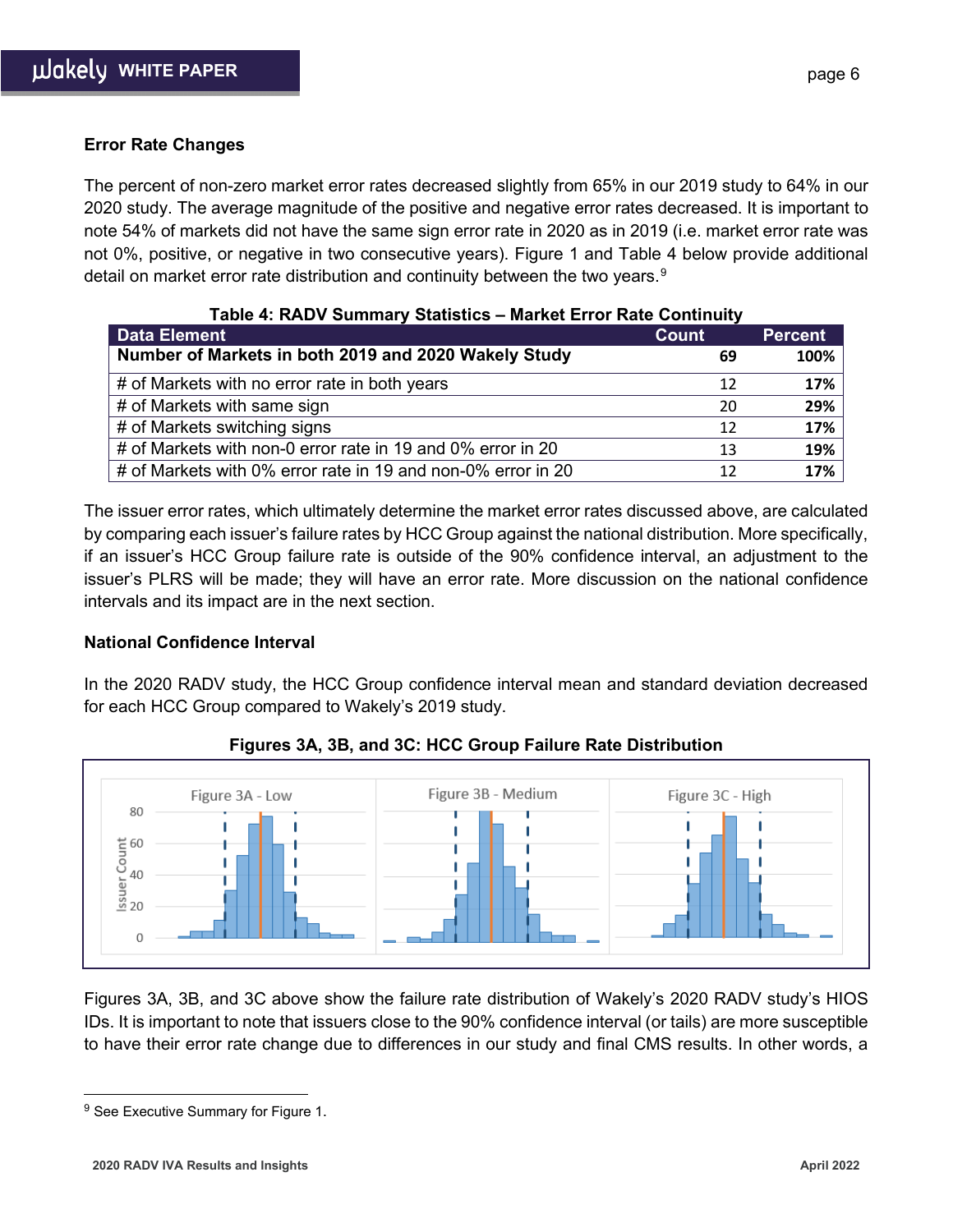small change to HCC Groupings or national confidence intervals could reclassify their outlier status and therefore issuer error rate.

Since our study did not include all HIOS IDs that operated in 2020 we note that our estimated national benchmarks for average failure rates and confidence intervals by HCC Group are inaccurate and will vary when additional HIOS IDs are included in CMS final calculation. In addition, we are relying on initial validation audit that has not yet been subjected to secondary validation audit (SVA). Issuers who fail the SVA pairwise mean testing will be given their final RADV results based on their SVA findings instead.

Given that current guidance indicates that HCC Group adjustment only occurs if an issuer's failure rate falls outside of the 90% confidence interval, issuers who fall close to the 90% confidence interval (such as between the 87.5% confidence interval and the 92.5% confidence interval) are at higher risk of moving in and out of the 90% confidence interval depending on the final determination of the national confidence interval. However, as a change from the 2018 program, a sliding scale is applied to the adjustment for issuers who fall within the 90<sup>th</sup> and 99.7<sup>th</sup> confidence interval. For issuers that fall outside of the 99.7<sup>th</sup> confidence interval, the full adjustment is made.<sup>10</sup> Additionally, 71 of the 459 HIOS IDs collected in our study were exempted from conducting an IVA in the 2020 RADV program.<sup>[11](#page-6-1)</sup>

## **Additional Observations**

## **RXCs**

The 2020 RADV program was another pilot year for RXCs. In 2018, several participants reported an issue with date validation of RXCs in their 2018 RADV audit that resulted in most or all RXCs failing the validation.[12](#page-6-2) This issue affected around 20% of the 297 non-exempt HIOS IDs for which we collected RADV data. In the 2019 study, around 7% of the 368 non-exempt HIOS IDs failed validation for all RXCs. In the 2020 study, less than 1% of the 388 non-exempt HIOS IDs failed validation for all RXCs.

## **Exemptions**

The percentage of non-exempt HIOS IDs in Wakely's 2020 RADV study and in the 2019 RADV study was 85%. While we saw the percentage of non-exempt HIOS IDs in our study change from 73% in 2018 to 85% in 2019, the consistency between 2019 and 2020 is due in large part to how CMS provides exemptions to smaller HIOS IDs (i.e., issuers with less than \$15 million of annual ACA premiums (from the RADV program).<sup>[13](#page-6-3)</sup> These HIOS IDs have to perform a RADV audit approximately once every three years. Since the 2017 RADV program was the first year the results of the RADV program were applied

<span id="page-6-0"></span> $10$ More detail on the sliding scale adjustment is outlined on page 4 of Wakely's summary on RADV changes: <https://www.wakely.com/sites/default/files/files/content/cms-hhs-radv-program-final-rule.pdf>

<span id="page-6-1"></span><sup>11</sup> Confidence interval is calculated based on the standard deviation of each HIOS ID to the mean failure rate as determined nationally. Our study only included 459 HIOS IDs (388 non-exempt included in the histograms), and we expect CMS final results to include many more HIOS IDs (closer to 550).

<span id="page-6-2"></span> $12$  Multiple issuers reported dates being inconsistent between pharmacy claim process dates in EDGE and the date on the screenshot used to validate the pharmacy claim causing most or all RXCs to not be validated.

<span id="page-6-3"></span><sup>&</sup>lt;sup>13</sup> Full exemption criteria can be found in page 12-13 of https://regtap.cms.gov/uploads/library/2020\_RADV\_Protocols \_042921\_5CR\_060421.pdf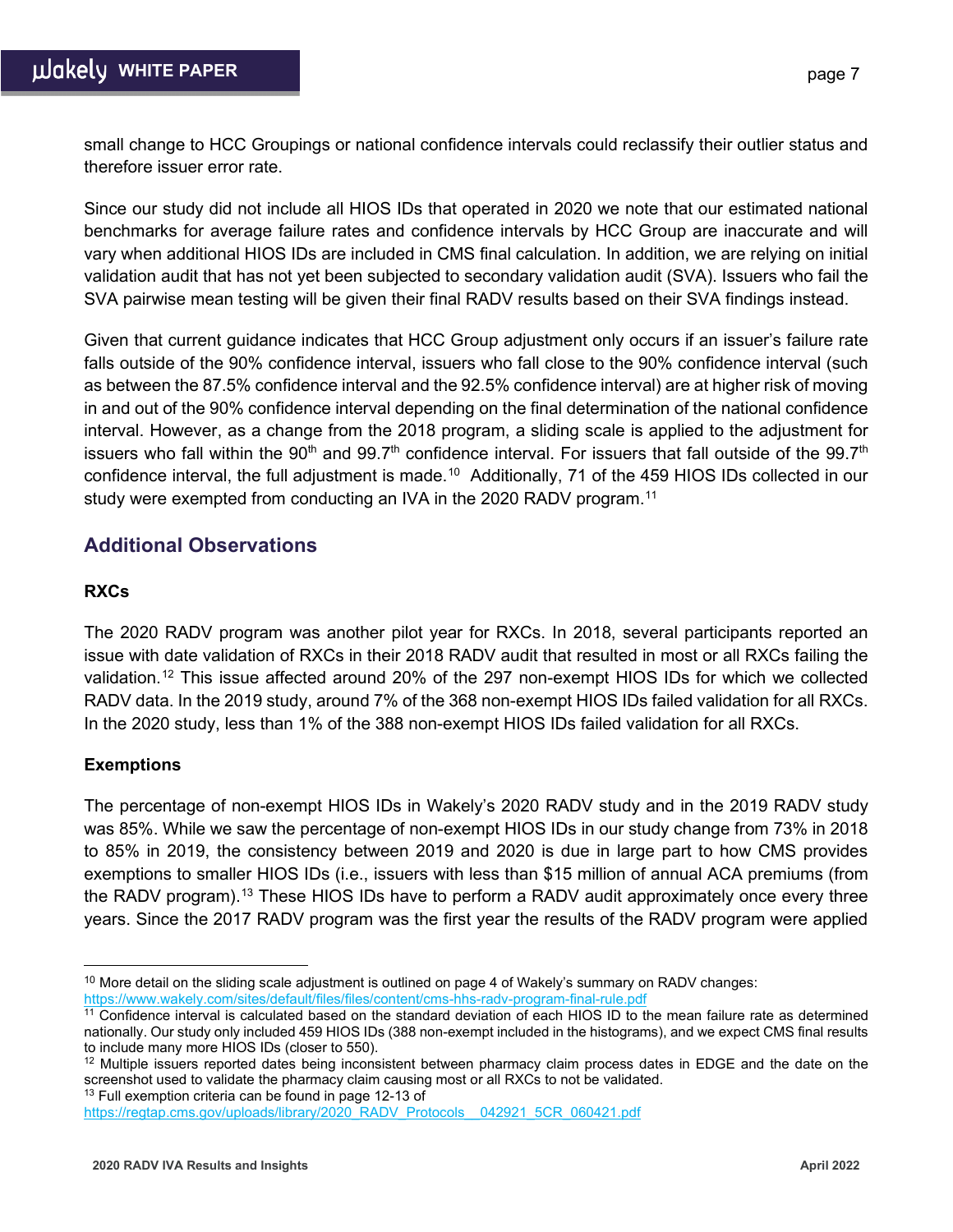to risk transfers, CMS required these HIOS IDs to conduct a RADV audit. However, these HIOS IDs were then exempted from the 2018 RADV program. In the 2019 and 2020 RADV program, a portion of these HIOS IDs were again subject to audit. Issuers with less than 500 billable member months continued to be exempted.

## **Disclosures and Limitations**

The data included in this report and produced by the Wakely National Risk Adjustment Reporting (WNRAR) project are inherently uncertain and relies upon data provided by WNRAR participants. Users of this white paper should be qualified to use it and understand the results and the inherent uncertainty. Wakely makes no warranties regarding the results. Actual results will vary, potentially significantly. We strongly recommend that Wakely review the results of any modeling and the appropriateness of applications that use the summaries contained herein.

We performed reasonability checks on the data where possible but did not audit the data. RADV results from issuers not participating in this optional survey may change the results provided in this white paper. Other uncertainty in the estimates contained in these results include but are not limited to the following:

- 1. The calculated market average error rates are based on our understanding of the RADV program. Our interpretation of the available methodology may be flawed or inconsistent with the actual approach that will be used.
- 2. The results presented in this white paper are based on initial validation audit (IVA) results due to the timing of this analysis. This does not include any adjustments made through the secondary validation audit (SVA) that would be performed after our data collection.
- 3. We do not have full national participation. CMS national benchmark will include all HIOS IDs subjected to the RADV program.
- 4. Wakely used 2019 and 2020 RADV error rates weighted by 2020 total risk (as reported in final 2020 benefit year RATEE files as collected in our WNRAR study) to estimate market average error rates. 2020 market membership and total risk may not be representative of future market membership. If an issuer with a large RADV error rate gains or loses significant market share in future years, the results may be significantly impacted.
- 5. Our interpretation of CMS guidance on RADV<sup>14</sup>may not be perfect. Where model parameters or methodology are not clear or appear to be erroneous, we have made decisions on what we believe to be the most appropriate approach. Actual implementation by CMS may be different than we have assumed.
- 6. The 2019 and 2020 benefit year RADV programs are classified as a transitional year by CMS. In this transitional year, the 2019 and 2020 benefit year RADV results will be conducted separately and then simple averaged for each HIOS ID's error rate to ultimately adjust 2020 risk scores (PLRS) and impact 2020 benefit year risk adjustment transfers.

<span id="page-7-0"></span><sup>14</sup> [https://www.regtap.info/uploads/library/HRADV\\_2019\\_\\_Protocols\\_032521\\_5CR\\_032521.pdf](https://www.regtap.info/uploads/library/HRADV_2019__Protocols_032521_5CR_032521.pdf)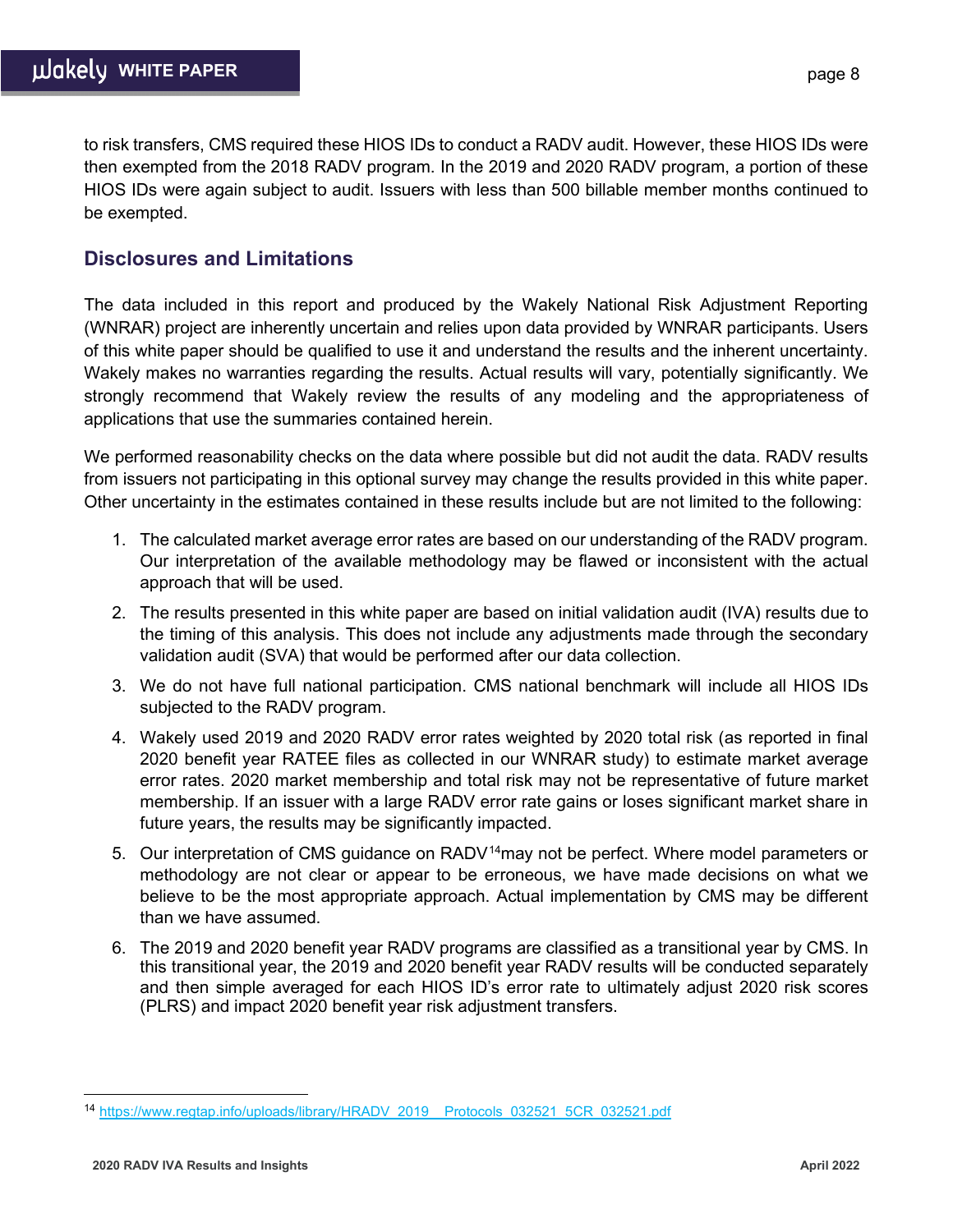Wakely is not a legal or audit firm. Please consult your accounting, legal and actuarial experts in developing your internal estimates.

Please contact Chia Yi Chin at [Chiayi.Chin@wakely.com,](mailto:Chiayi.Chin@wakely.com) Matt Sauter at [MattS@wakely.com,](mailto:MattS@wakely.com) or Maris Hayes at Maris. Hayes@wakely.com with any questions or to discuss these estimates.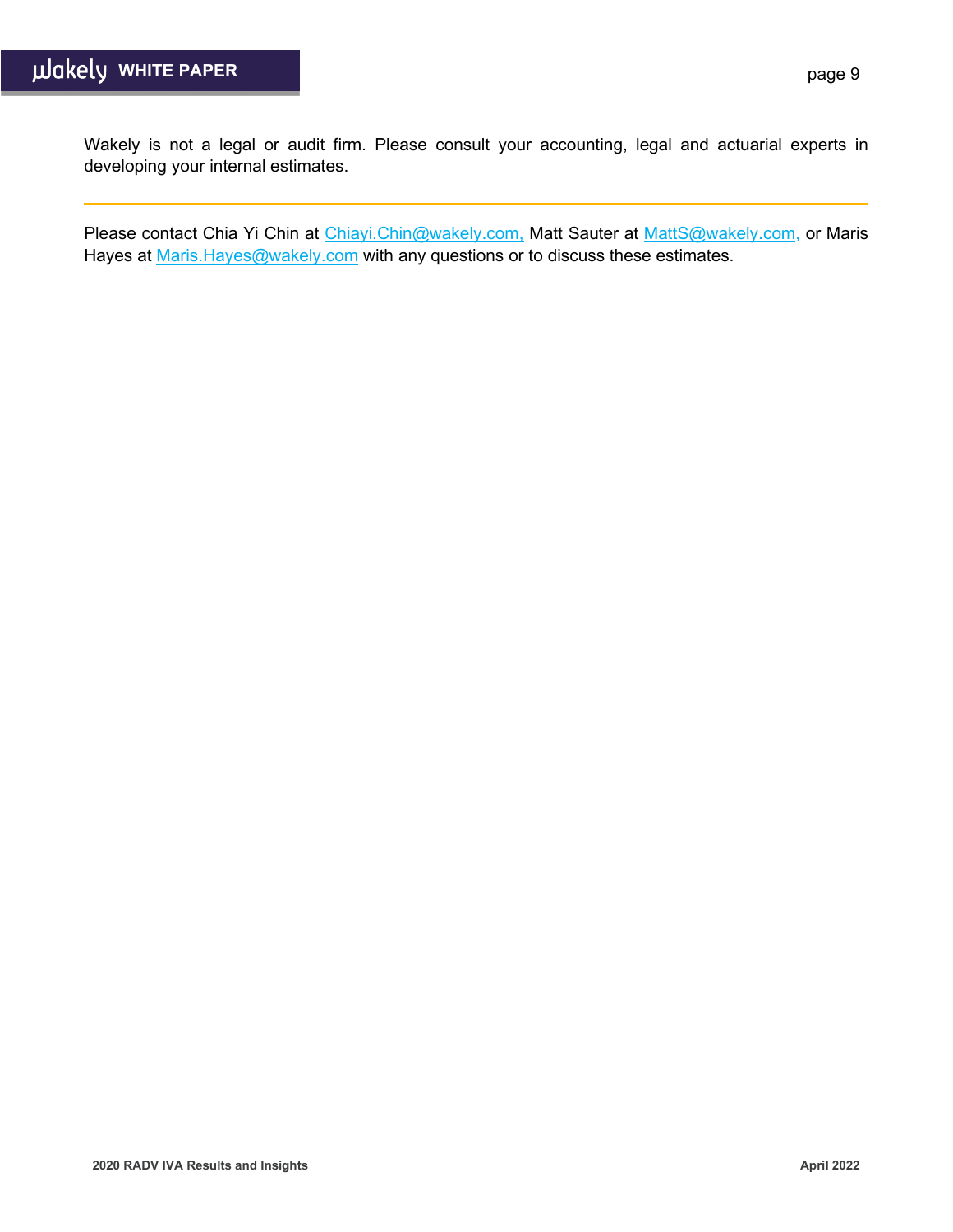## **Appendix A – Sample Illustration of Risk Transfer Impact**

In this section, we are illustrating a simplified example of the potential impact of the RADV program on issuers' risk transfers. The 2019 and 2020 benefit year RADV programs are classified as a transitional year by CMS. In this transitional year, the 2019 and 2020 benefit year RADV results will be conducted separately and then simple averaged for each HIOS ID's error rate to ultimately adjust 2020 risk scores (PLRS) and impact 2020 benefit year risk adjustment transfers. The example below shows a mock-up based on 2019 and 2020 results. These results do not represent actual results from any markets/participants in our 2020 RADV study above. It is only provided for discussion purposes.

|                 | А             | В           | $C = A * B$ | D                            | E               |                              | G               | н                            |                        |
|-----------------|---------------|-------------|-------------|------------------------------|-----------------|------------------------------|-----------------|------------------------------|------------------------|
|                 |               |             |             |                              |                 |                              |                 |                              | <b>RADV Results</b>    |
|                 |               |             |             |                              | 2019 Error Rate |                              | 2020 Error Rate |                              | (Effective Error Rate) |
|                 | 2020 Billable |             |             |                              | Market          |                              | <b>Market</b>   |                              | <b>Market</b>          |
|                 | <b>Member</b> | 2020        | 2020 Total  | <b>Issuer</b>                | Error           | <b>Issuer</b>                | Error           | <b>Issuer</b>                | <b>Error</b>           |
| <b>Issuer</b>   | <b>Months</b> | <b>PLRS</b> | Risk        | Error Rate Rate <sup>1</sup> |                 | Error Rate Rate <sup>1</sup> |                 | Error Rate Rate <sup>1</sup> |                        |
| <b>Issuer A</b> | 50,000        | 1.10        | 55,000      | $-3.0%$                      | 5.0%            | $-9.0%$                      | 1.9%            | $-6.0%$                      | 3.4%                   |
| <b>Issuer B</b> | 100,000       | 1.00        | 100,000     | 0.0%                         | 5.0%            | 0.0%                         | 1.9%            | 0.0%                         | 3.4%                   |
| <b>Issuer C</b> | 200,000       | 0.95        | 190,000     | 10.0%                        | 5.0%            | 6.0%                         | 1.9%            | 8.0%                         | 3.4%                   |
| Market          | 350,000       |             |             |                              |                 |                              |                 |                              | 3.4%                   |

#### **Exhibit A2 – Risk Transfer Changes in Mock-up Market**

Statewide RA Premium (P): \$500

|                 |               |             |             | $E = B/$        |                                          |                                    |                                     | $I^* = E^*(1+H)^*$      |                            |                            |                |
|-----------------|---------------|-------------|-------------|-----------------|------------------------------------------|------------------------------------|-------------------------------------|-------------------------|----------------------------|----------------------------|----------------|
|                 | A             | B           | $C = A * B$ | Mrkt(B)         | $F = (E-1)*A*P$                          | G                                  | н                                   | $(1-G)$                 | $J=(I-1)*A*P$              | $K = J - F$                | $L=K/(A*P)$    |
|                 |               |             |             |                 |                                          |                                    | <b>RADV Results</b>                 |                         |                            |                            |                |
|                 |               |             |             |                 | <b>Pre-RADV Transfers</b>                |                                    | (Effective Error Rate) <sup>2</sup> |                         | <b>Post-RADV Transfers</b> | <b>Change in Transfers</b> |                |
|                 | 2020 Billable |             |             |                 |                                          |                                    | Market                              |                         |                            |                            |                |
|                 | <b>Member</b> | 2020        | 2020 Total  | <b>Relative</b> |                                          | <b>Issuer</b>                      | <b>Error</b>                        | Relative                |                            | <b>Change in</b>           | $%$ of         |
| <b>Issuer</b>   | <b>Months</b> | <b>PLRS</b> | <b>Risk</b> | <b>Risk</b>     | Transfer                                 | <b>Error Rate Rate<sup>1</sup></b> |                                     | <b>Risk<sup>3</sup></b> | <b>Transfer</b>            | <b>Transfers</b>           | <b>Premium</b> |
| l Issuer A      | 50,000        | 1.10        | 55,000      | 1.116           | \$2,898,551                              | $-6.0%$                            | 3.4%                                | 1.224                   | 5,592,499<br>Ŝ.            | 2,693,949<br>S             | 10.8%          |
| <b>Issuer B</b> | 100.000       | 1.00        | 100.000     | 1.014           | 724,638<br>- Ś                           | 0.0%                               | 3.4%                                | 1.049                   | \$2,474,270                | 1,749,632                  | 3.5%           |
| <b>Issuer C</b> | 200,000       | 0.95        | 190.000     | 0.964           | $\left  \frac{1}{2} \right $ (3,623,188) | 8.0%                               | 3.4%                                | 0.917                   | \$ (8,274,976)             | (4,651,787)                | $-4.7%$        |
| Market          | 350,000       | 0.99        | 345,000     | 1.000S          | ٠                                        | 3.4%                               | 3.4%                                | 1.000                   | $\overline{\phantom{a}}$   |                            | 0.0%           |

 $^1$  Market error rate calculated by taking issuer error rate weighted by 2020 total risk

<sup>2</sup> Issuer and Market Error rate to be used in risk transfer change calculation are the error rates found in column H and I of Exhibit A1

<sup>3</sup> Post-RADV relative risk is calculated using a simplified formula

In our mock-up market, we show three issuers with varying market share and risk profiles. Relative risk shown in the example above is simplified for illustrative purpose and is calculated using plan liability risk scores (PLRS) only. Actual calculation is more complex.<sup>[15](#page-9-0)</sup> In this example we show that Issuer A had a -3.0% error rate in 2019 and a -9.0% error rate in 2020, for an average of -6.0%. Issuer B had a 0.0% error rate in both years, averaging to 0.0%. Issuer C had a 6.0% in 2019 and a 10.0% error rate in 2020, averaging to an 8.0% error rate. Each issuer's simple averaged error rate will then be used in the

$$
PLRS_i \times IDF_i \times GCF_i \qquad AV_i \times ARP_i \times IDF_i \times GCF_i
$$

1 +  $\sqrt{\sum_i (s_i \times PLRS_i \times IDF_i \times GCF_i)} - \frac{\sum_i (s_i \times AV_i \times ARP_i \times IDF_i \times GCF_i)}{\sum_i (s_i \times AV_i \times ARP_i \times IDF_i \times GCF_i)}$ 

<span id="page-9-0"></span><sup>15</sup> The actual formula to calculate relative risk is as follows: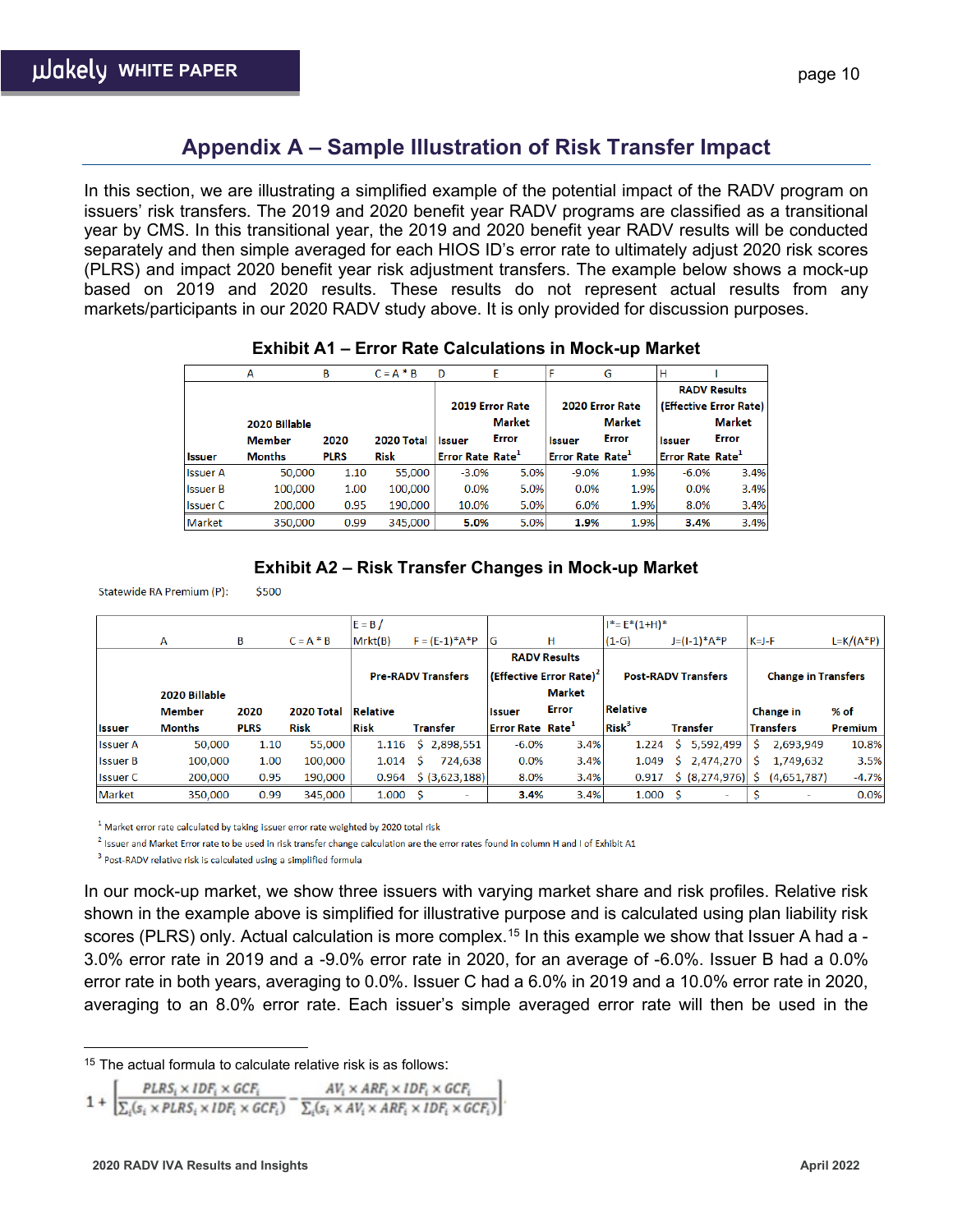remainder of the transfer calculation. We noted that Issuer A and Issuer C had error rates based on their RADV results (-6.0% and +8.0% respectively). This resulted in a market average error rate of 3.4%. Then, we estimated post-RADV relative risk using a simplified calculation.<sup>[16](#page-10-0)</sup>

As shown in column L of exhibit A2 above, RADV results can significantly impact an issuer's risk transfer results. The change in risk transfers range from -4.7% to 10.8% for issuers in this mock-up market. Further, we note that Issuer B had their risk transfers adjusted by 3.5% of statewide average premium despite their own RADV results yielding a 0% error rate. The illustration above is simplified but highlights a key point – even if an issuer error has a 0% error rate, risk adjustment transfers can still be affected by a significant amount if at least one issuer within its market is adjusted through RADV.

A negative market average error rate indicates that the market average risk scores are expected to increase. For example, if an issuer's RADV results shows that it had a zero error rate but the market average error rate is negative, the issuer's risk score will remain the same while the market average risk score is expected to increase. This will result in a lower relative risk after RADV for that issuer, and hence, risk transfer receipt will decrease. In other words, risk transfer charge will increase for that issuer.

<span id="page-10-0"></span><sup>&</sup>lt;sup>16</sup> We expect CMS to ultimately use the issuer error rate from RADV to adjust issuer PLRS at each plan ID and rating area level for that HIOS.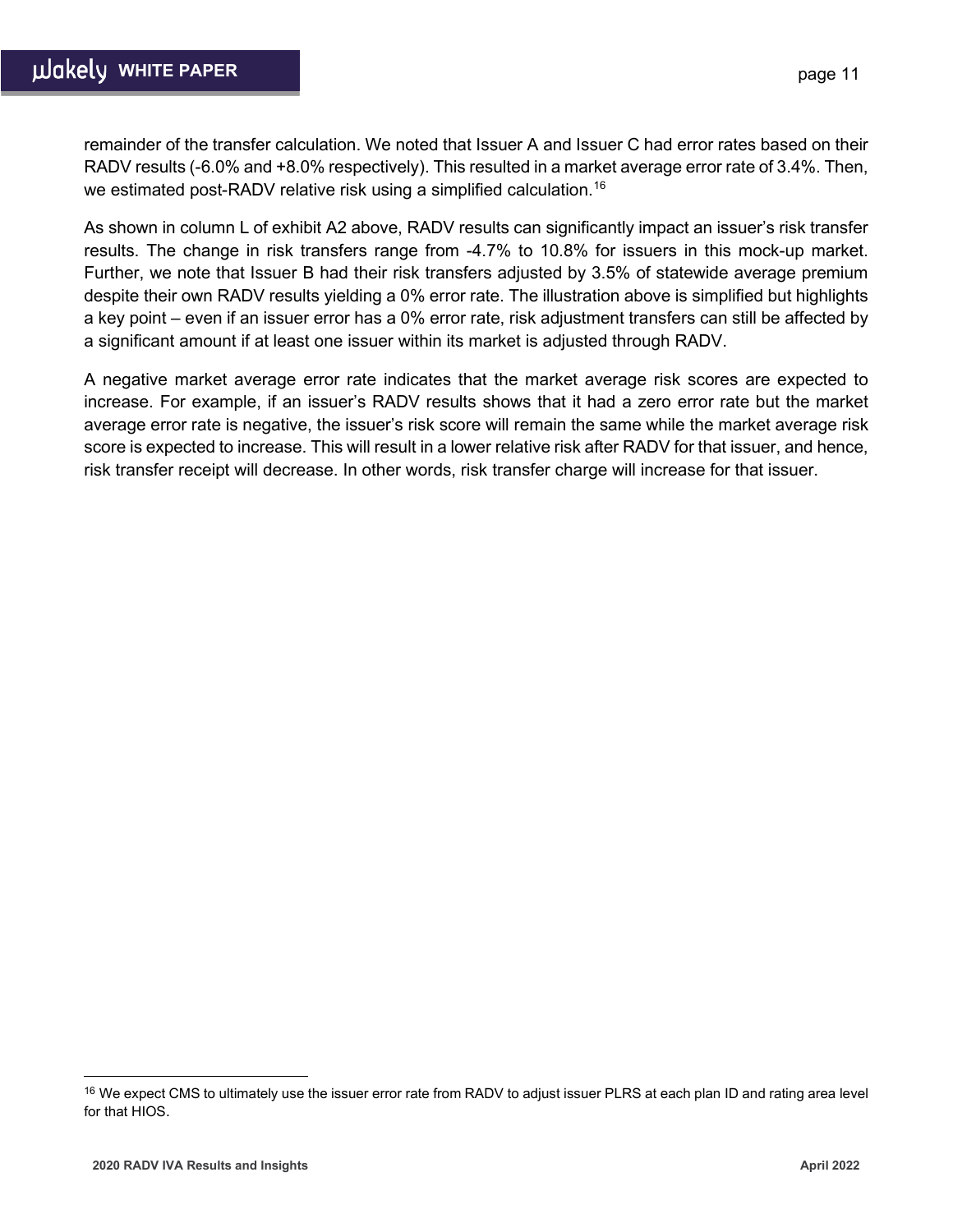## **Appendix B – Wakely RADV Study vs Actual CMS Results**

### **Market Error Rates**

A table comparing the estimated market error rate sign (negative, 0, or positive) compared to the actual market sign released by CMS is presented below. Wakely correctly estimated the market error rate sign for 60 out of 69 markets in 2019 and the average absolute difference between CMS and Wakely error rates was under 0.50%.

|               |                   |                 | -               |                 |                                                         |                                                                                    |
|---------------|-------------------|-----------------|-----------------|-----------------|---------------------------------------------------------|------------------------------------------------------------------------------------|
|               |                   |                 | <b>2019 CMS</b> |                 |                                                         |                                                                                    |
|               | <b>Error Rate</b> | <b>Negative</b> | <b>Zero</b>     | <b>Positive</b> | <b>Percent</b><br><b>Classified</b><br><b>Correctly</b> | <b>Average</b><br><b>Absolute</b><br><b>Difference</b><br>of Error<br><b>Rates</b> |
| 2019          | <b>Negative</b>   | 18              | 5               | $\overline{2}$  | 72%                                                     | 0.35%                                                                              |
| <b>Wakely</b> | Zero              | 2               | 22              | 0               | 92%                                                     | 0.01%                                                                              |
|               | Positive          | 0               | 0               | 20              | 100%                                                    | 0.45%                                                                              |

## **Table B.1 – Comparison of Wakely & CMS 2019 National Confidence Interval**

#### **National Confidence Intervals**

Wakely's 2019 national confidence interval estimates compared to CMS' final 2019 results<sup>[17](#page-11-0)</sup> are presented below. Despite not having full national participation, Wakely's national mean benchmark estimates were very close to the final averages released by CMS with differences of about 0.65% or less in 2019. Similarly, Wakely's estimates for the three HCC Group confidence interval bounds were in line with CMS' final results and differed by approximately 1.0% or less in 2019.

| .                          | <u>UURAHUUN U TTURUT W UMU EUTU RUUUNIU UURINUUU MICHTU</u> |                       |                               |             |                       |                              |
|----------------------------|-------------------------------------------------------------|-----------------------|-------------------------------|-------------|-----------------------|------------------------------|
|                            | <b>Wakely 2019 Failure Rate National CI</b>                 |                       | <b>Wakely 2019 - CMS 2019</b> |             |                       |                              |
| <b>HCC</b><br><b>Group</b> | <b>Mean</b>                                                 | Lower<br><b>Bound</b> | <b>Upper</b><br><b>Bound</b>  | <b>Mean</b> | Lower<br><b>Bound</b> | <b>Upper</b><br><b>Bound</b> |
| Low                        | 4.25%                                                       | $-8.83%$              | 17.33%                        | $-0.17%$    | 0.28%                 | $-0.61%$                     |
| Medium                     | 12.45%                                                      | $-2.33%$              | 27.24%                        | $-0.33%$    | $-0.02%$              | $-0.64%$                     |
| High                       | 23.38%                                                      | 8.52%                 | 38.24%                        | $-0.60%$    | $-0.58%$              | $-0.63%$                     |

### **Table B.2 – Comparison of Wakely & CMS 2019 National Confidence Interval**

<span id="page-11-0"></span><sup>17</sup> <https://www.cms.gov/files/document/2019-radv-results-memoclean2022-02-23.pdf>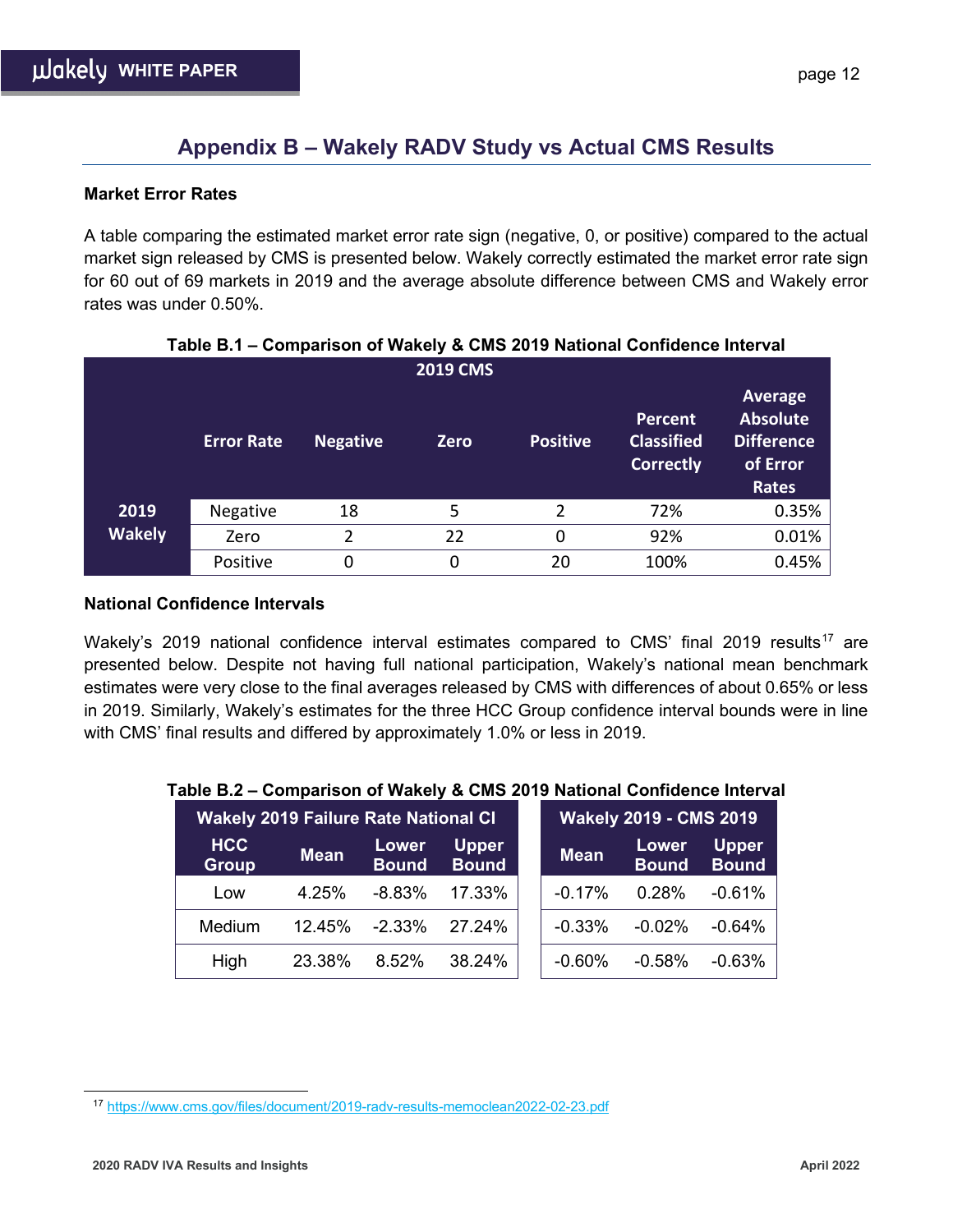## **Appendix C – 2019 RADV Protocol Change Summary**

On November 24, 2020, CMS issued a final rule<sup>[18](#page-12-0)</sup> that finalized several proposed changes to the timing and methodology of the RADV program beginning with the 2019 benefit year HHS-RADV program.

- 1. Aggregating HCCs with the same risk score coefficient into "Super HCCs" before determining failure rates.
- 2. Reducing the impact of the "payment cliff" by incorporating a sliding scale from 90th to 99.7th percentile of confidence interval.
- 3. Constraining the impact of negative error rate outlier issuers with negative failure rates.
- 4. Any issuer with fewer than 30 EDGE HCCs (Hierarchical condition categories) within an HCC failure rate group would not be determined to be an outlier
- 5. Changing to a concurrent HHS-RADV program by adjusting risk transfers for the same benefit year as being audited, starting with benefit year 2021. 2020 will be a transition year. 2019 & 2020 benefit year HHS-RADV data will be used to adjust 2020 risk adjustment transfers<sup>[19](#page-12-1)</sup>.

Wakely released a paper in December of 2020 analyzing these changes using Wakely 2018 RADV results.<sup>[20](#page-12-2)</sup> When analyzing the 2018 results Wakely observed that in general, these changes resulted in more issuers being identified as outliers under the proposed methodology, while the magnitude of the error rates decreased.

<span id="page-12-0"></span><sup>18</sup> <https://www.cms.gov/CCIIO/Resources/Regulations-and-Guidance/Downloads/CMS-9913-F.pdf>

<span id="page-12-1"></span><sup>&</sup>lt;sup>19</sup> Both 2019 and 2020 HHS-RADV results will be released in calendar year 2022. 2019 HHS-RADV process was delayed due to COVID-19 pandemic.

<span id="page-12-2"></span><sup>20</sup> <https://www.wakely.com/sites/default/files/files/content/cms-hhs-radv-program-final-rule.pdf>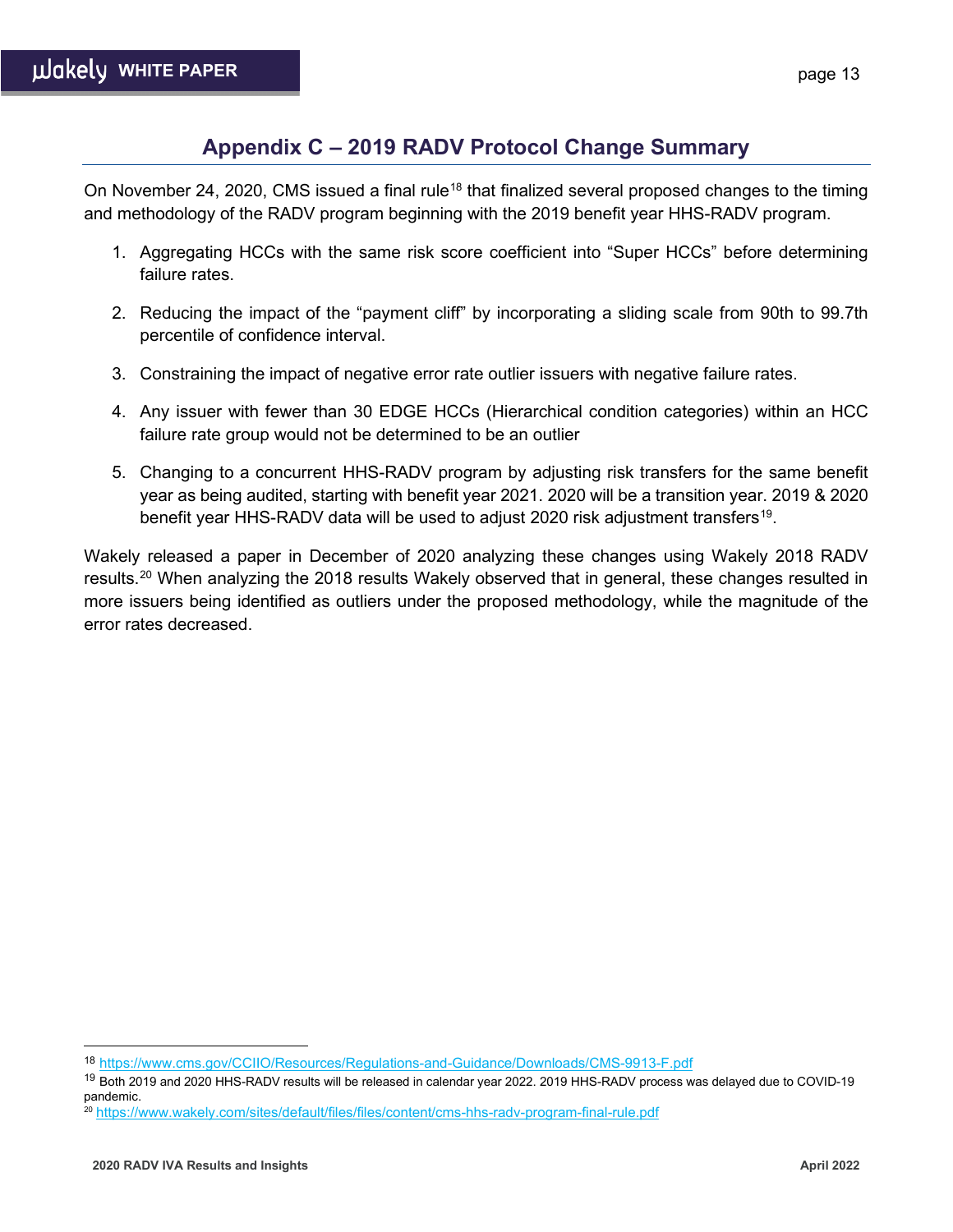# **Appendix D – RADV Timeline**

| <b>Category</b> | <b>Item</b>                                                                                       | <b>Date</b>                  |
|-----------------|---------------------------------------------------------------------------------------------------|------------------------------|
| 2019 IVA        | 2019 IVA Package Report due to CMS                                                                | September<br>2021            |
| Wakely          | Wakely 2019 RADV Issuer and Market<br><b>Estimates Released</b>                                   | <b>Early October</b><br>2021 |
| 2020 IVA        | 2020 IVA Package Report due to CMS                                                                | January 2022                 |
| Wakely          | Wakely 2019 and 2020 Combined<br>Average RADV Issuer and Market<br><b>Estimates Released</b>      | Early<br>February<br>2022    |
| <b>CMS</b>      | CMS 2019 RADV Issuer Only Results<br>Released                                                     | Late<br>February<br>2022     |
| Wakely          | Wakely 2019 RADV Issuer and Market<br>Estimates based on 2019 CMS National<br>Benchmarks Released | March 2022                   |
| <b>CMS</b>      | <b>CMS 2019 RADV Market Results</b><br>Released                                                   | April 2022                   |
| <b>CMS</b>      | CMS 2019 and 2020 Combined<br>Average Issuer and Market Results<br>Released                       | Summer<br>2022               |